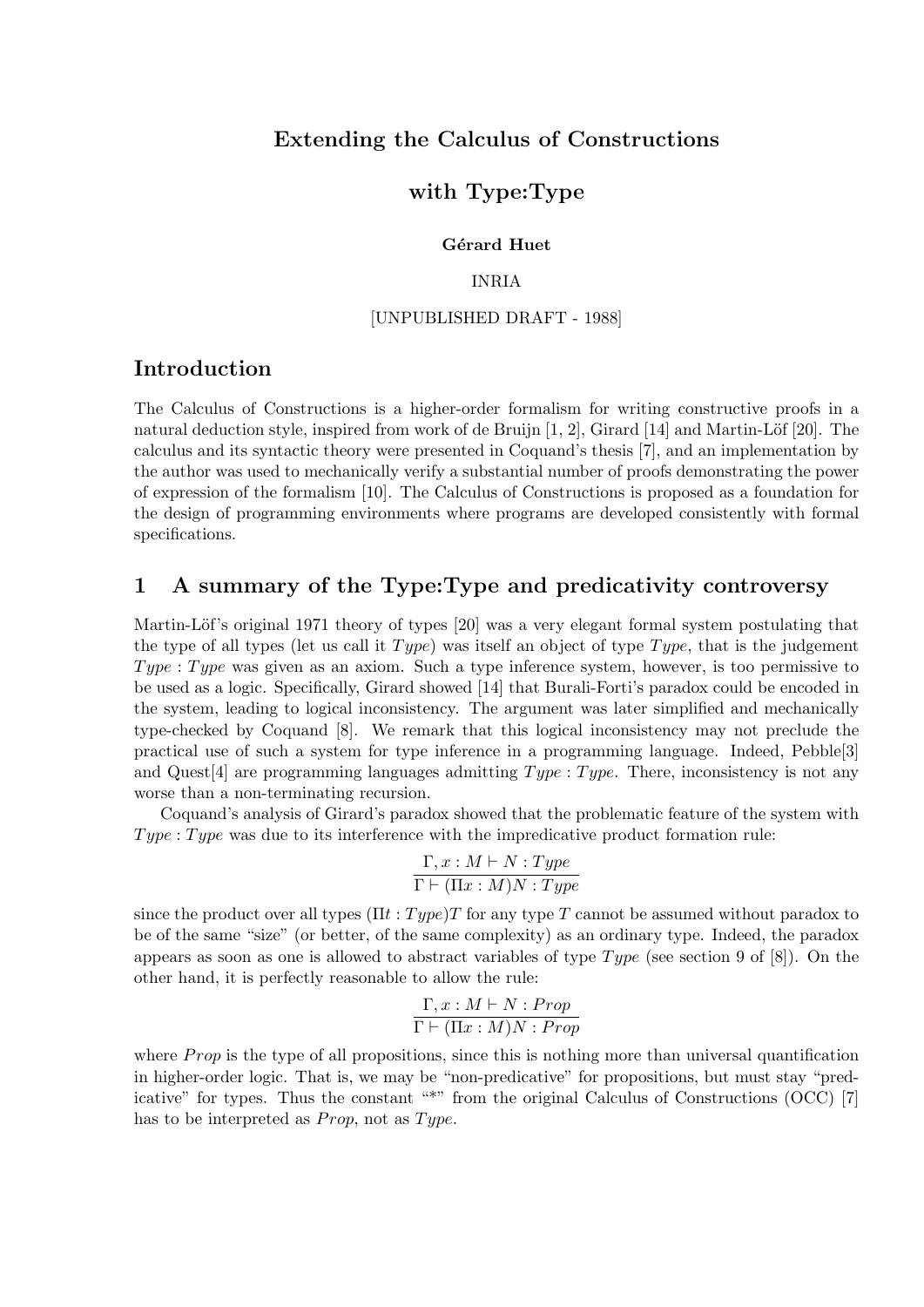It is possible to encode many mathematical constructions in OCC, as shown in computer experiments with an implementation of the calculus [10, 12]. However, it is awkward to develop for instance first-order reasoning over domain D in an environment  $[D : *] [x : D]$ , since there is no reason to confuse the element x with a hypothetical proof of  $D$  seen as a proposition variable. In other words, the very useful paradigm of "propositions as types" should not be perverted into the reverse and misleading principle of "types as propositions" (which M. Beeson ridicules as an intellectual version of Peter's Principle).

In order to turn the calculus into a genuine type theory, the original notion of "context" has to be abstracted in the notion of Type, with  $Prop: Type$ . This extension can then be considered a genuine extension of Church's theory of types[6], except that the basic logic is intuitionistic rather than classical, expressed as a natural deduction system, with an explicit notation for proofs, and with dependent product types. Such a extended system (let us call it ECC) has been studied by Th. Coquand, who proved a normalization theorem expressing its logical consistency [9].

This very elegant formal system is however limited in its expressive power, in that quantification over  $Type$  is not possible. Such type quantification is needed in order to have uniform proofs (this is the notion of "typical ambiguity" from the Principia). This lead Coquand to formulate a generalization of ECC with a predicative hierarchy of types, in the manner of Grothendieck universes, or of the predicative theory of types of Martin-Löf [22]. Here is Coquand's generalized system, as it appeared in [8].

# 2 Coquand's Generalized Calculus of Constructions : GCC

### 2.1 Terms

- 1.  $Type(i)$ , for i non-negative integer, and *Prop* are terms
- 2. an identifier  $x$  is a term (free variables)
- 3. a non-negative integer  $k$  is a term (bound variables)
- 4. if M and N are terms, then  $(M N)$  is a term (application)
- 5. if M is a term, then  $\Box M$  is a term (abstraction)
- 6. if M and N are terms, then  $\Pi(M, N)$  is a term (product).

A word has to be said about variables. We assume that free variables are denoted by identifiers, whereas bound variables are denoted by their binding depth, or de Bruijn's index. The term  $\Box M$ denotes functional abstraction. We shall generally use the more usual concrete notation  $\lambda x \cdot N$ , which is an abbreviation for  $[] M$ , where M is N with every occurrence of identifier x replaced by the proper index. Similarly we define abstractly the substitution operation  $\{P\}M$ , which substitutes P with proper shifts for index 0 in M, and we write concretely instead  $[P/x]N$ . Thus β-reduction may be written abstractly as  $([M N) \triangleright \{N\}M$ , or concretely as  $(\lambda x \cdot M N) \triangleright [N/x]M$ . In the following, we denote by  $\equiv$  the relation of  $\lambda\beta$ -conversion between terms. The operator  $\Pi$  is product formation. It is binding in its second argument, and we shall use below the concrete notation  $(x : M)N$  as an abbreviation for  $\Pi(M, \lambda x \cdot N)$ .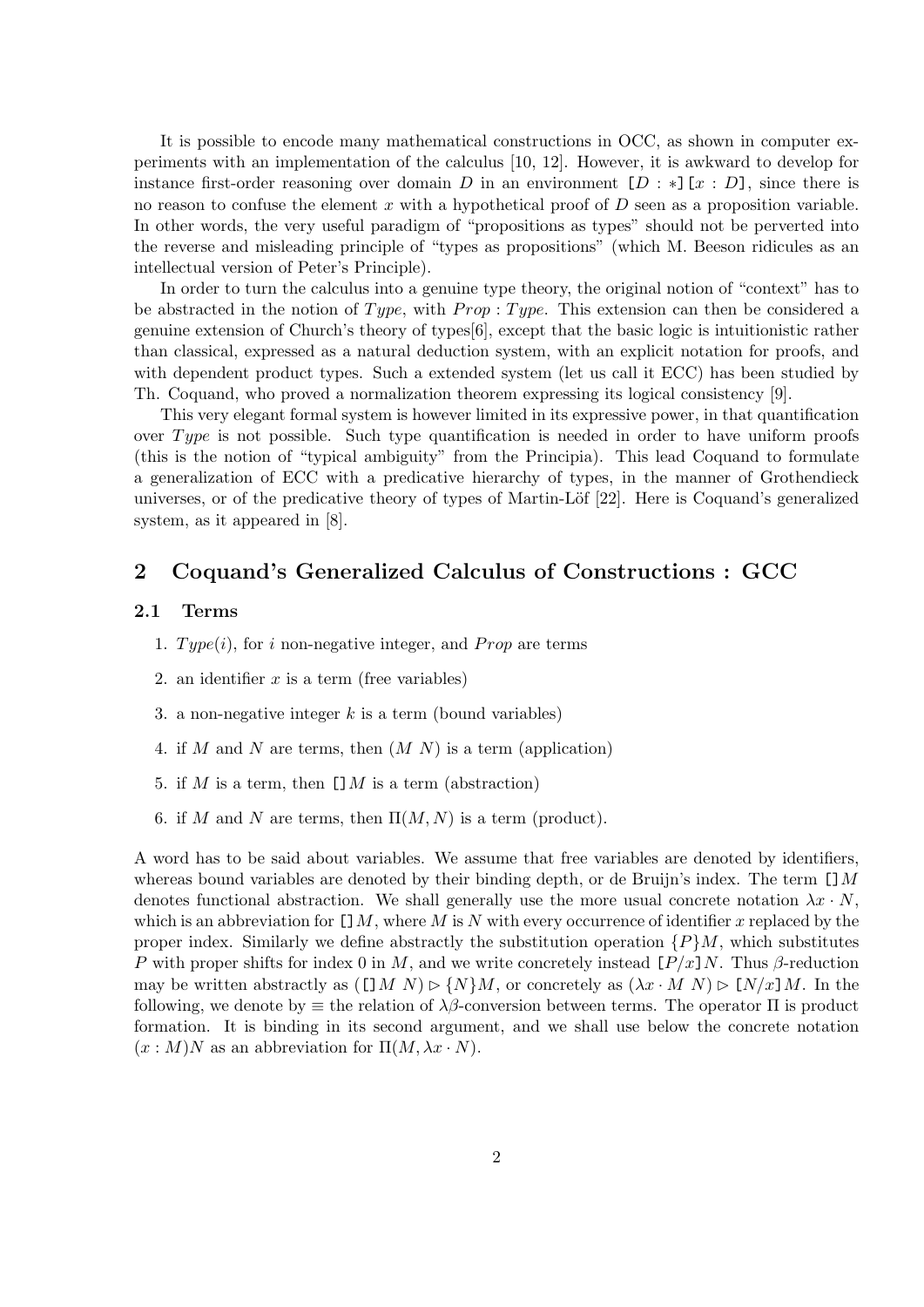#### 2.2 Environments

Environments are ordered lists of bindings of the form  $x : M$ , where x is a variable and M is a term. We assume without loss of generality that every variable occurs at most once in a given environment Γ, and we use the notation  $\Gamma_x$  for the corresponding M. We may thinf of  $\Gamma_x$  as the "type" of x in environment Γ. Not every environment is valid. The following rules define the valid environments.

| $\Gamma, x : M$ is valid       |  |                                                                                 |  |  |
|--------------------------------|--|---------------------------------------------------------------------------------|--|--|
|                                |  | $\Gamma$ is valid $\Gamma \vdash M : Type(i)$ x is not bound in $\Gamma$        |  |  |
| $\Gamma, x : M$ is valid       |  |                                                                                 |  |  |
|                                |  | $\Gamma$ is valid $\Gamma \vdash M : Prop \mathcal{X}$ is not bound in $\Gamma$ |  |  |
| the empty environment is valid |  |                                                                                 |  |  |

These rules are defined mutually recursively with the following type inference rules, which define the judgements  $\Gamma \vdash M : N$ , to be read "the term M is of type N in environment  $\Gamma$ ".

## 2.3 Type Inference Rules

$$
\frac{\Gamma \text{ is valid}}{\Gamma \vdash Prop : Type(0)}
$$
\n
$$
\frac{\Gamma \text{ is valid}}{\Gamma \vdash Type(i) : Type(i+1)}
$$
\n(\*)

$$
\frac{\Gamma \vdash M : Type(i)}{\Gamma \vdash M : Type(i+1)}
$$
 (coerce)

$$
\frac{\Gamma \text{ is valid } x \text{ is bound in } \Gamma}{\Gamma \vdash x : \Gamma_x}
$$
\n
$$
\frac{\Gamma, x : M \vdash N : P}{\Gamma \vdash \lambda x . N : (x : M)P}
$$
\n
$$
\frac{\Gamma, x : M \vdash N : Prop}{\Gamma \vdash (x : M)N : Prop}
$$
\n
$$
\frac{\Gamma \vdash M : Type(j) \quad \Gamma, x : M \vdash N : Type(i)}{\Gamma \vdash (x : M)N : Type(max(i, j))}
$$
\n
$$
\frac{\Gamma \vdash M : Prop \quad \Gamma, x : M \vdash N : Type(i)}{\Gamma \vdash (x : M)N : Type(i)} \qquad (*)}
$$
\n
$$
\frac{\Gamma \vdash M : (x : Q)P \quad \Gamma \vdash N : R \quad Q \equiv R}{\Gamma \vdash (M N) : [N/x]P} \qquad (**)
$$

The only serious departure from [8] is the addition of rule (∗), which was inadvertently ommitted, and of rule (∗∗), which is needed to prove the following lemma.

**Lemma.** If  $\Gamma \vdash M : N$  is derivable, then either  $\Gamma \vdash N : Prop$  is derivable, in which case we say that M is a proof of proposition N in environment  $\Gamma$ , or else  $\Gamma \vdash N : Type(i)$  is derivable for some  $i \geq 0$ , in which case we say that M is a realization of specification N in environment  $\Gamma$ .

This lemma shows that there are two distinct kinds of types in the system, in the sense of terms appearing to the right of a colon in a derivable sequent.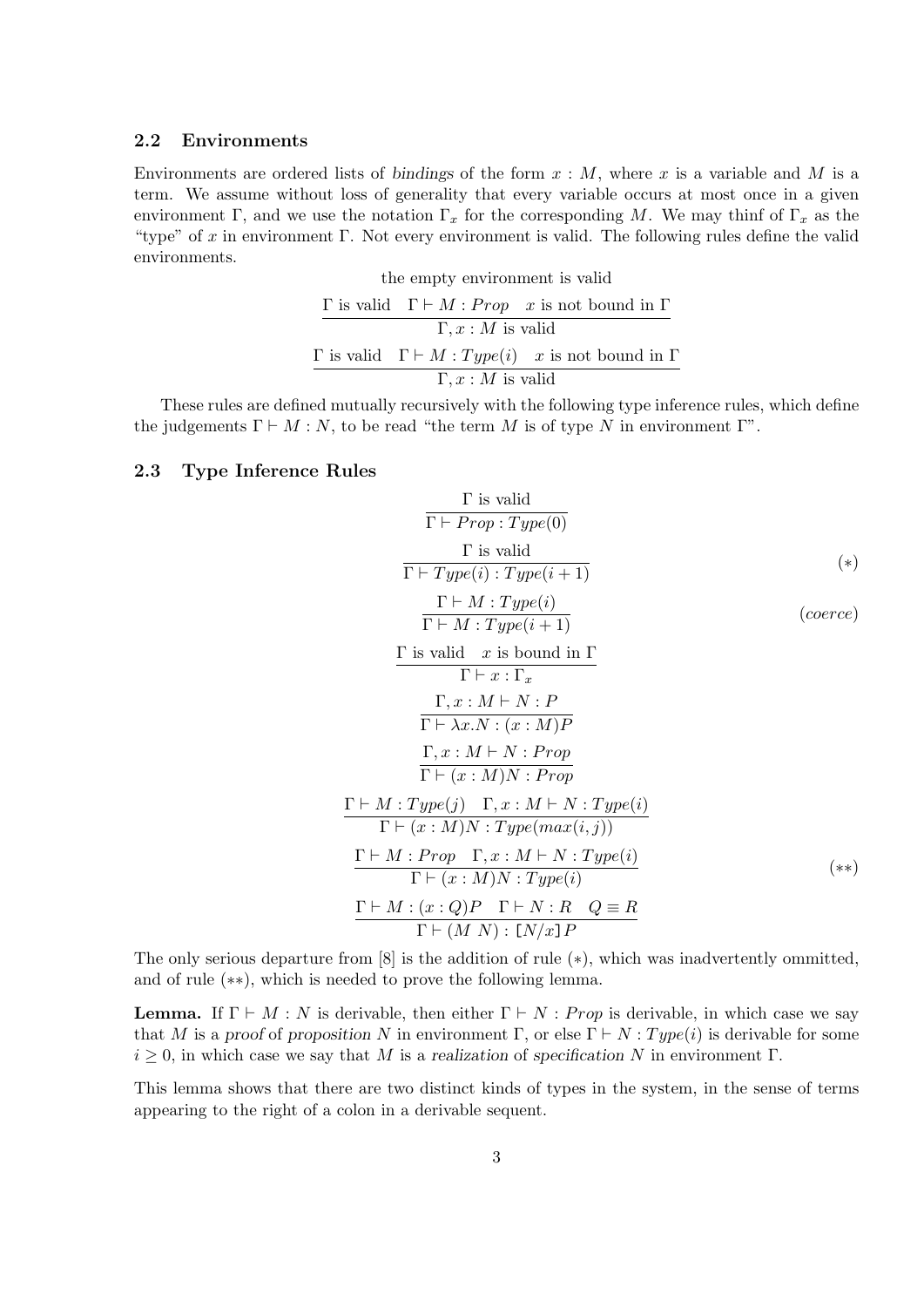#### 2.4 A digression on types, specifications and propositions

We say that term  $T$  is a type (in a given environment) if it is either a specification or a proposition. We remark that the rules for environment formation are that variables may be bound only to types, not to arbitrary terms. Since these are the two kinds of bindings, we shall speak of the constants Prop and Type(i) of the system as the kinds, following the MacQueen-Sethi terminology[19]. Specifications are the natural generalization of the notion of types in the sense of Church's theory of types. They are more general in that the product formation operator is dependent, like in Martin-Löf's theory of types [22]. When x does not occur in N, the specification  $(x : M)N$  may be abbreviated in the more traditional  $M \to N$ . For instance, the specification of a predicate over type T would be  $T \to Prop.$  Similarly, when P is a proposition and Q is a proposition in which x does not occur, we may abbreviate  $(x : P)Q$  in  $P \Rightarrow Q$ . Also, we use  $\forall x : M \cdot P$  for  $(x : M)P$  when M is a specification and P is a proposition. When P is a proposition and M is a specification, the specification  $(x : P)$ M has realizations depending on the proof of P. It is not usual to consider such types in ordinary logic. However, they are needed to formalize constructive mathematics in Bishop's sense, where evidence of properties is taken as computationally meaningful. Here evidence (of properties) is internalized as proofs (of propositions). This is in contrast to the formalism LF (logical framework) developed at the University of Edinburgh [15], where judgements (as opposed to propositions) are types. We refer to [23] for a philosophical discussion of the issues involved.

Remark that the only specifications P which are typable of type  $Type(0)$  in the empty environment are (convertible to) the contexts, terms of the form:

$$
(x_1: M_1)(x_1: M_1)...(x_1: M_1)Prop.
$$

The types of the system are more general than just specifications, since we use the paradigm of propositions as types [16]. More precisely, the formulation of the logical part of the system in natural deduction style allows the use of  $\lambda$ -abstraction for the dual purpose of building functional realizations as well as building proofs under hypotheses.

The inference system is completed by type equality rules, as follows.

## 2.5 Type Equality Rules

$$
\frac{\Gamma \vdash M : N \quad \Gamma \vdash P : Prop \quad N \equiv P}{\Gamma \vdash M : P}
$$

$$
\frac{\Gamma \vdash M : N \quad \Gamma \vdash P : Type(i) \quad N \equiv P}{\Gamma \vdash M : P}.
$$

Note that we allow  $\lambda$ -conversion only for types, not for other terms.

Remark 1. It might seem that the previous lemma allows to simplify the two rules in one simpler rule:

$$
\frac{\Gamma \vdash M : N \quad N \equiv P}{\Gamma \vdash M : P}.
$$

However, we are careful to specify that  $P$  must be itself well-typed, since otherwise we might introduce non-typable terms as types of other terms. Indeed, we need this restriction in order to preserve the validity of the lemma above.

Remark 2. The types equality rules allow us to replace the rule of application by the simpler :

$$
\frac{\Gamma \vdash M : (x:Q)P \quad \Gamma \vdash N : Q}{\Gamma \vdash (M \ N) : [N/x]P}
$$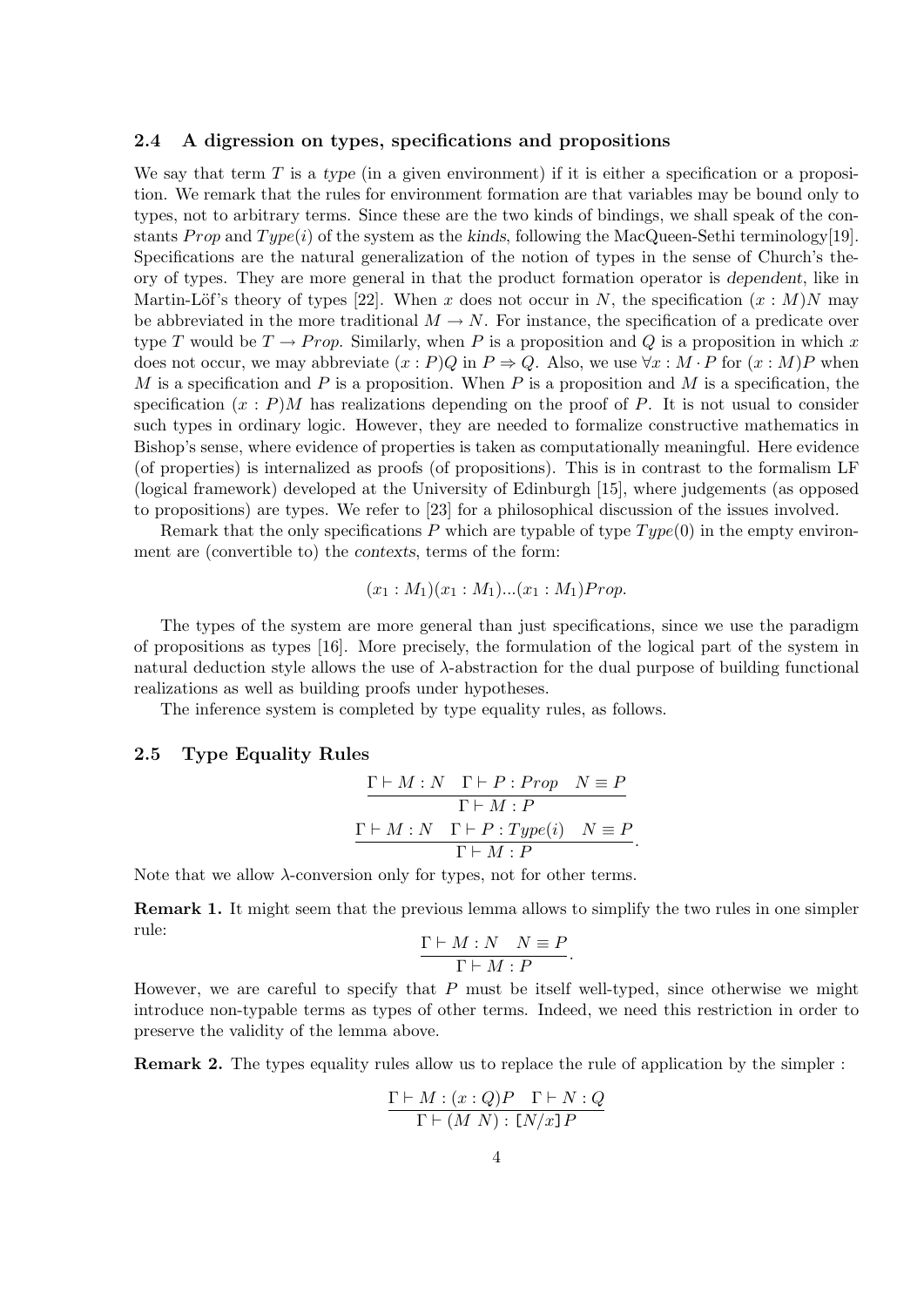Indeed, this is the way it was formulated originally [8]. However, our formulation is more consistent from the point of view of the meaning of the meta-variables in the rules, since several occurrences of the same meta-variable should mean that the corresponding term or environment is shared, and this is not the case for Q above. Furthermore, our formulation helps in the following section.

Conjecture. With the new formulation of the application rule, the following rule is sound and sufficient :

$$
\frac{\Gamma \vdash M : N \quad N \rhd P}{\Gamma \vdash M : P},
$$

where  $\triangleright$  is  $\lambda$ -reduction. The soundness should come from the fact that reduction (as opposed to conversion) preserves typeability. The completeness should come from the Church Rosser property, and say something like  $\Gamma \vdash M : N$  in the old system implies that  $\Gamma' \vdash M' : N'$  in the new one, where  $N \triangleright N'$ ,  $M \triangleright M'$  in type subterms, and  $\Gamma \triangleright \Gamma'$ .

The system GCC is quite powerful. It extends strictly Girard's higher order system  $F^{\omega}$ . It permits to formalize completely the Principia's, including the so-called "typical ambiguity" feature. However, it is not very convenient to use, since we have to explicitly manipulate the universe hierarchy. Furthermore, there is no unicity of types (even modulo lambda-conversion), because of rule (coerce). It is the purpose of this paper to show how to solve this difficulty.

# 3 An Inconsistent Calculus of Constructions : ICC

The idea is quite simple: we just erase the integer arguments to the  $Type$  operator.

## 3.1 Terms

- 1. Type and  $Prop$  are terms
- 2. an identifier  $x$  is a term (free variables)
- 3. a non-negative integer  $k$  is a term (bound variables)
- 4. if M and N are terms, then  $(M N)$  is a term (application)
- 5. if M is a term, then  $\Box M$  is a term (abstraction)
- 6. if M and N are terms, then  $\Pi(M, N)$  is a term (product).

#### 3.2 Environments

the empty environment is valid

|                          |  | $\Gamma$ is valid $\Gamma \vdash M : Prop \mathcal{X}$ is not bound in $\Gamma$       |  |
|--------------------------|--|---------------------------------------------------------------------------------------|--|
| $\Gamma, x : M$ is valid |  |                                                                                       |  |
|                          |  | $\Gamma$ is valid $\Gamma \vdash M : Type \text{ } x \text{ is not bound in } \Gamma$ |  |
| $\Gamma, x : M$ is valid |  |                                                                                       |  |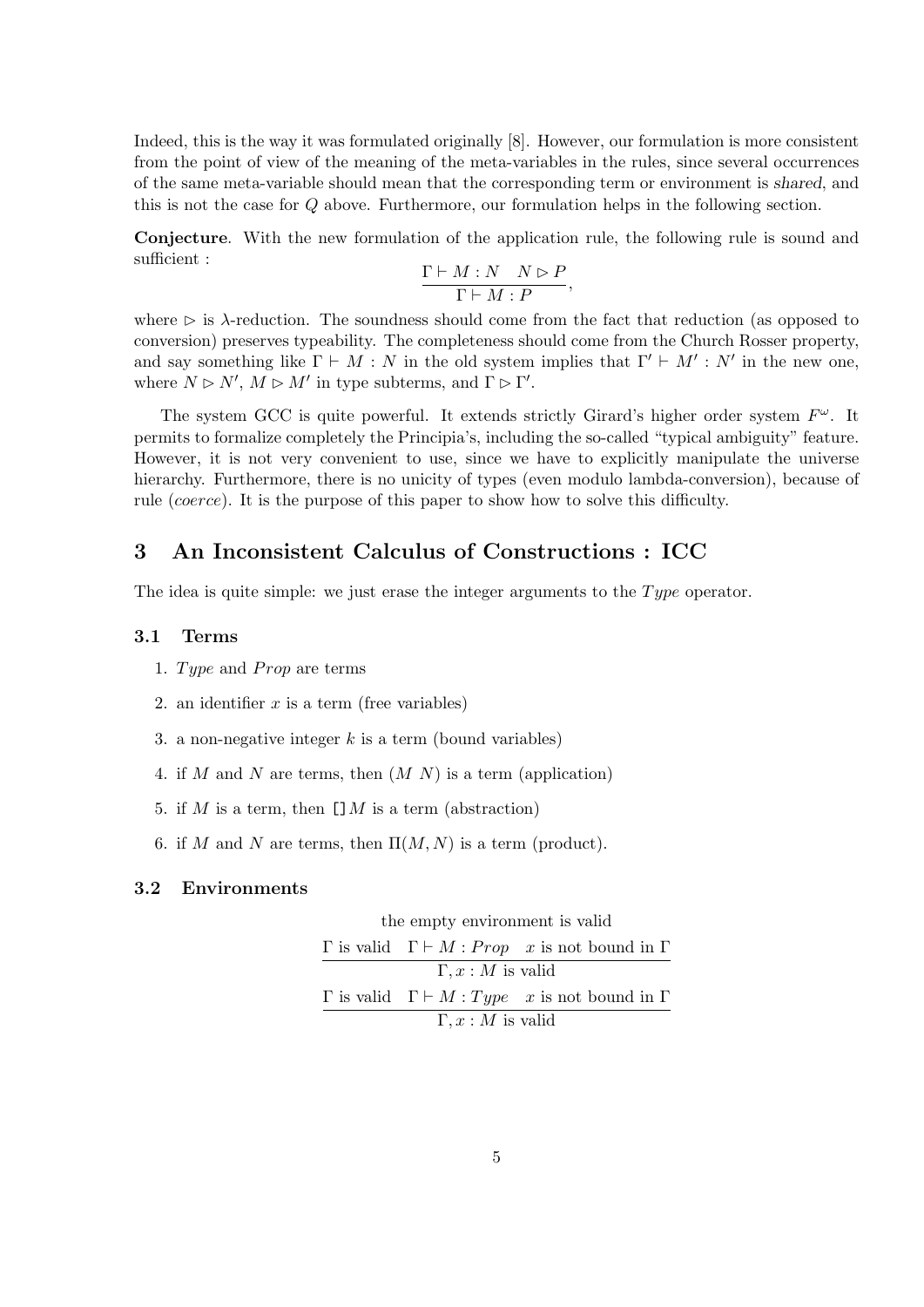#### 3.3 Type Inference Rules

$$
\frac{\Gamma \text{ is valid}}{\Gamma \vdash Prop : Type} \tag{TI1}
$$

$$
\frac{\Gamma \text{ is valid}}{\Gamma \vdash Type : Type}
$$
\n
$$
(TI2)
$$

$$
\frac{\Gamma \text{ is valid } x \text{ is bound in } \Gamma}{\Gamma \vdash x : \Gamma_x} \tag{T13}
$$

$$
\frac{\Gamma, x : M \vdash N : P}{\Gamma \vdash \lambda x. N : (x : M)P} \tag{T14}
$$

$$
\frac{\Gamma, x : M \vdash N : Prop}{\Gamma \vdash (x : M)N : Prop} \tag{T15}
$$

$$
\frac{\Gamma \vdash M : Type \quad \Gamma, x : M \vdash N : Type}{\Gamma \vdash (x : M)N : Type} \tag{T16}
$$

$$
\frac{\Gamma \vdash M : Prop \quad \Gamma, x : M \vdash N : Type}{\Gamma \vdash (x : M)N : Type} \tag{TI7}
$$

$$
\frac{\Gamma \vdash M : (x : Q)P \quad \Gamma \vdash N : R \quad Q \equiv R}{\Gamma \vdash (M \ N) : [N/x]P} \tag{T18}
$$

## 3.4 Type Equality Rule

$$
\frac{\Gamma \vdash M : N \quad N \rhd P}{\Gamma \vdash M : P} \tag{TE}
$$

The reader will notice the nice symmetry between the two "kinds" *Prop* and  $Type$ . He will also notice that this system, when used without caution, will lead to inconsistency, along the lines of Girard-Coquand [8]. Let us now see how to use it with caution.

## 4 Type constraints

Consider a derivation tree of some judgement  $\Gamma \vdash M : T$  in the system ICC above. We shall associate with it the following information. First we have a finite set of formal variables  $\{x_1, ..., x_n\}$ . We think of variable  $x_i$  as ranging over integers. Next we have a set of constraints on the formal variables, which are inequalities in terms of a partial ordering <. More precisely, we have constraints of the form  $x_i < x_j$ , of the form  $x_i \leq x_j$ , and of the form  $x_i = x_j$ . Think of these constraints  $\{C_1, ..., C_p\}$  as expressing the arithmetic formula

$$
\exists x_1...\exists x_n\cdot C_1\wedge...\wedge C_p.
$$

Finally we associate with every occurrence of the constant  $Type$  in the judgement  $\Gamma \vdash M : T$  one of these formal variables. Several occurrences may be mapped on the same variable. In the following, we indicate  $Type_i$  to show that the corresponding occurrence of  $Type$  is mapped to the formal variable  $x_i$ .

We now show by induction on the derivation of the judgement how to maintain and update this information. First, it is understood that the set of formal variables always increases along a derivation, and that "residual" occurrences of  $Type$  keep their mapping  $Type_i$ . By residual we mean the standard notion: occurrences inside the formulas matching the meta-variables  $M, N, P, Q, R, \Gamma$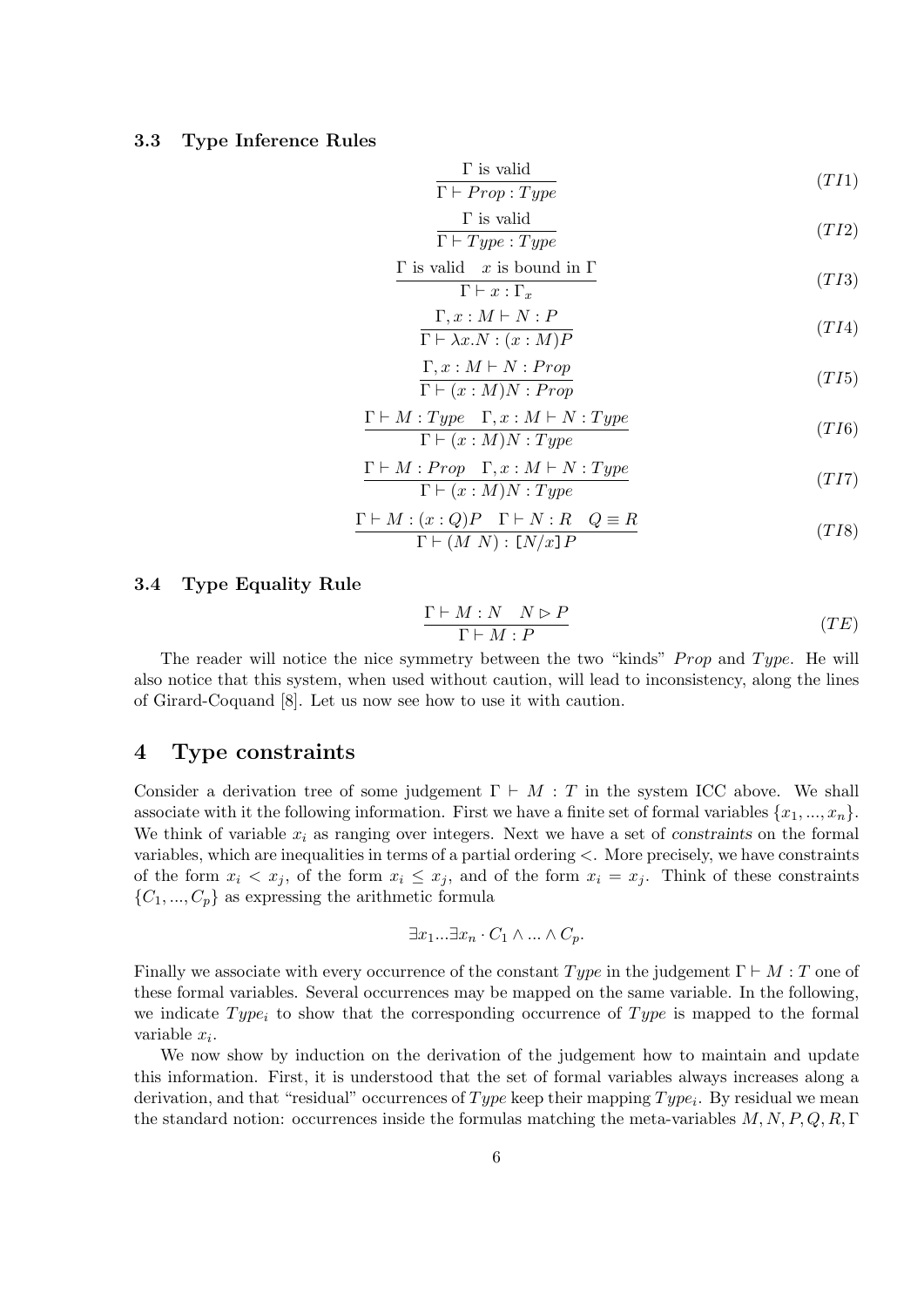in the premisses of rules have their residuals in the corresponding occurrences in the conclusion of the rule. Also the residuals of N in  $\left[N/x\right]M$  are the substituted occurrences, as usual. Finally, the residuals along  $\lambda$ -reductions are defined in the usual way.

Now, we consider each inference rule in turn. In this analysis, we assume that the rules are used in proof-checking fashion. We shall explain later how the consistency check may be computed in proof-synthesis mode.

First, the rules for environment formation just preserve constraints by residuals. Next are type inference rules. If rule (TI1) is used, we increment n by one, we add a new formal variable  $x_n$ , we derive  $\Gamma \vdash Prop : Type_n$ , and we add the constraint  $0 \leq x_n$ .

If rule (TI2) is used, we increment n by two, we add two new formal variable  $x_{n-1}$  and  $x_n$ , we derive  $\Gamma \vdash Type_{n-1} : Type_n$ , and we add the constraint  $x_{n-1} < x_n$ .

If rule (TI3) is used, we preserve the constraints by residuals, except in case x is bound to  $Type_i$ in context Γ, in which case we increment *n* by one, we add a new formal variable  $x_n$ , we derive  $\Gamma \vdash x : Type_n$ , and we add the constraint  $x_i \leq x_n$ .

If one of the rules  $(TI4)$  or  $(TI5)$  is used, we just preserve constraints by residuals.

If rule (TI6) is used, we assume that the derivation of the first premiss  $\Gamma \vdash M : Type_i$  gave a set of constraints which was used (with proper residuals in M and Γ) to derive the second premiss  $\Gamma, x : M \vdash N : Type_i$  with the current set of constraints. We then increment n by one, we add a new formal variable  $x_n$ , we derive  $\Gamma \vdash (x : M)N : Type_n$  and we add the two constraints  $x_i \leq x_n$ and  $x_i \leq x_n$ .

If rule (TI7) is used, we assume that the derivation of the first premiss  $\Gamma \vdash M : Prop$  gave a set of constraints which was used (with proper residuals in M and Γ) to derive the second premiss  $\Gamma, x : M \vdash N : Type_i$  with the current set of constraints. We then increment n by one, we add a new formal variable  $x_n$ , we derive  $\Gamma \vdash (x : M)N : Type_n$  and we add the constraint  $x_i \leq x_n$ .

If rule (TI8) is used, we assume that the derivation of the first premiss  $\Gamma \vdash M : (x : Q)P$ gave a set of constraints which was used (with proper residuals in  $\Gamma$ ) to derive the second premiss  $\Gamma \vdash N : R$  with the current set of constraints. We then assume (without loss of generality by the Church-Rosser property) that the test  $Q \equiv R$  is effected by reducing Q and R to identical forms. In these identical forms, every corresponding occurrence of say  $Type_i$  in Q and  $Type_j$  in R will generate a constraint  $x_i = x_j$ . Finally, we derive  $\Gamma \vdash (M \ N) : [N/x]P$  with proper residuals. There is a special case when P is  $Type_i$ , in which case we increment n by one, we add a new formal variable  $x_n$ , we derive  $\Gamma \vdash (M \ N) : Type_n$ , and we add the constraint  $x_i \leq x_n$ .

Finally, if the rule (TE) is used, we keep the constraints by residual, except when P is  $Type_i$ , in which case we increment n by one, we add a new formal variable  $x_n$ , we derive  $\Gamma \vdash M : Type_n$ , and we add the constraint  $x_i \leq x_n$ .

[Note. Maybe this could be simplified a little bit. For instance, in TI7, do we need to consider a new variable, or could we consider the occurrence of Type in the conclusion to be a residual of the one in the hypothesis?]

## 5 Maintaining consistency

### 5.1 A consistency check

At every step, we may check in linear time that the set of constraints is satisfiable. This test amounts to showing that the set of constraints defines a partial ordering which may be extended to a linear ordering. It is well known how to do this using topological sort (see Knuth [18] section 2.2.3).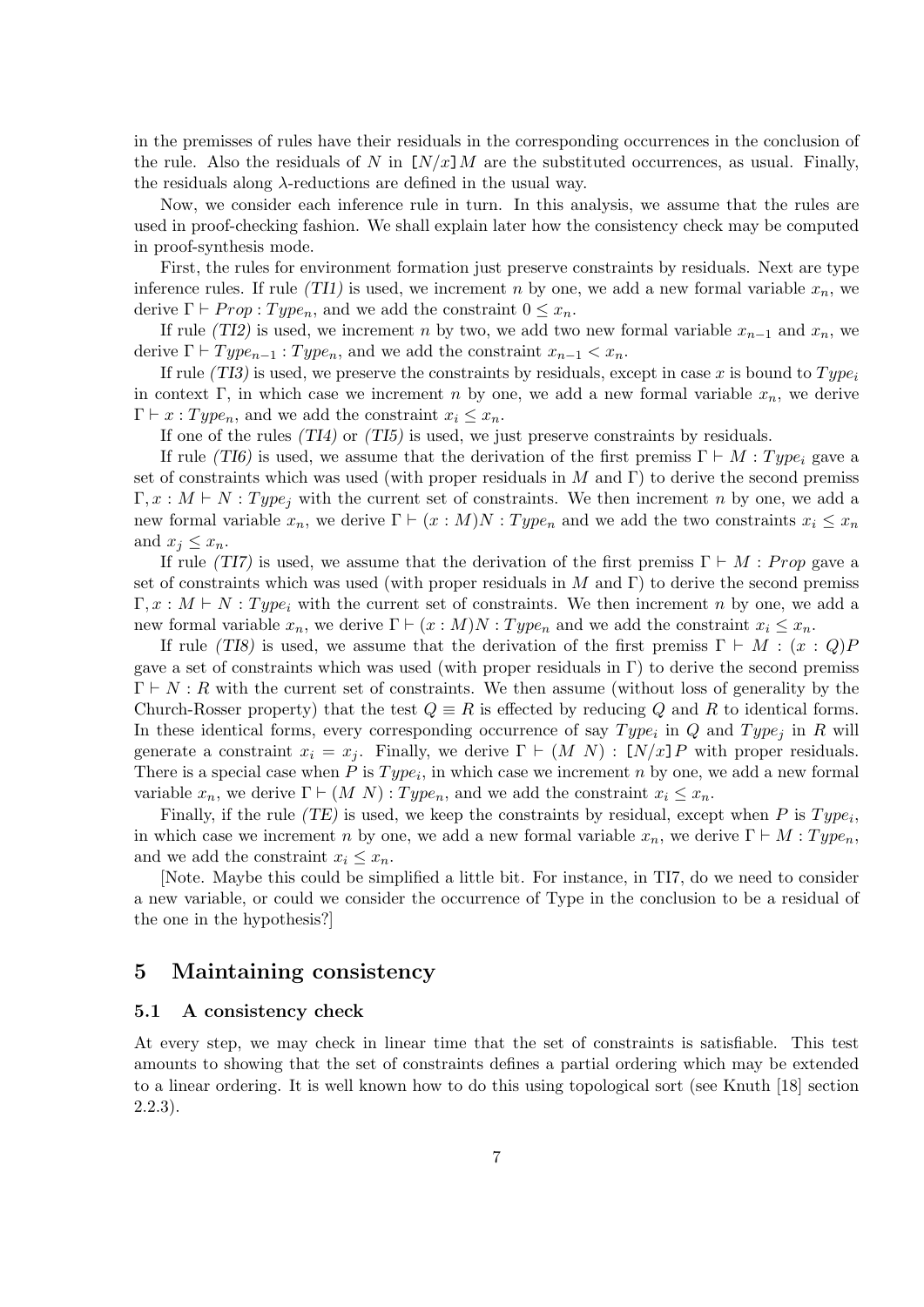An extended version of this paper will discuss how to maintain this check incrementally.

## 5.2 Mutual consistency

**Theorem.** If  $\Gamma \vdash M : N$  in ICC with satisfiable constraints, then  $\Gamma \vdash M : N$  in GCC. (Or maybe with primes to take care of different equality rules) Proof: use the linear ordering given by the constraints satisfiability test to generate actual indexes to the  $Type$  occurrences. Use the (coerce) rule when needed. Also the rule for application may need some type equality. Conversely, if  $\Gamma \vdash M : N$  in GCC, then  $\Gamma \vdash M : N$  in ICC (modulo type equality again). Proof: just delete all applications of coerce.

[PB: can the consistency of GCC be established by an extension of the methods of [9]? Thierry says this poses no conceptual problem.]

### 5.3 Exemples

With  $U = (T : Type)(x : T)T$  and  $\Gamma = [u : U]$ , show that the derivation of  $\Gamma \vdash ((u U) u)$  leads to an unsatisfiable constraint.

### 5.4 Discussion

What we have done is actually very simple: we have replaced the meta-variables denoting integers in expressions such as  $Type(i)$  by formal variables. We treat these variables not by standard pattern-matching, but rather we keep them implicit, along with a network of constraints. This is consistent with the view of systems manipulating sets of inference rules as type constraints on derivation operators. Constraints are more general than existential equalities (solved as usual by unification), but involve inequalities over a linear ordering. It would be interesting to develop a general theory of such constraint processing in the framework of meta-logical systems such as G. Kahn's "Natural Semantics"[17].

Remark that the important point is that we shall be able to use proofs at various type levels. That is, the proof of a theorem is indexed with constraints pertaining to the formal variables it introduces. Different instances of use of the theorem will correspond to distinct copies of these variables, permitting use of the theorem at various levels simultaneously. In other words, different occurrences of constants are treated as different copies, not as residuals as in the case of variables. [This point has to be developed more fully. More generally, a mecanism for naming constants has to be described.]

# 6 A simplified system : SCC

We now exploit the (apparent) symmetry between the two kinds  $Prop$  and  $Type$  in order to simplify the inference rules, as seen by the user of the system. That is, we just factor together rules that are (apparently) symmetric with respect to the kinds.

### 6.1 Kinds

Type and Prop are kinds. We use the meta variable  $K$  to denote one of these two constants.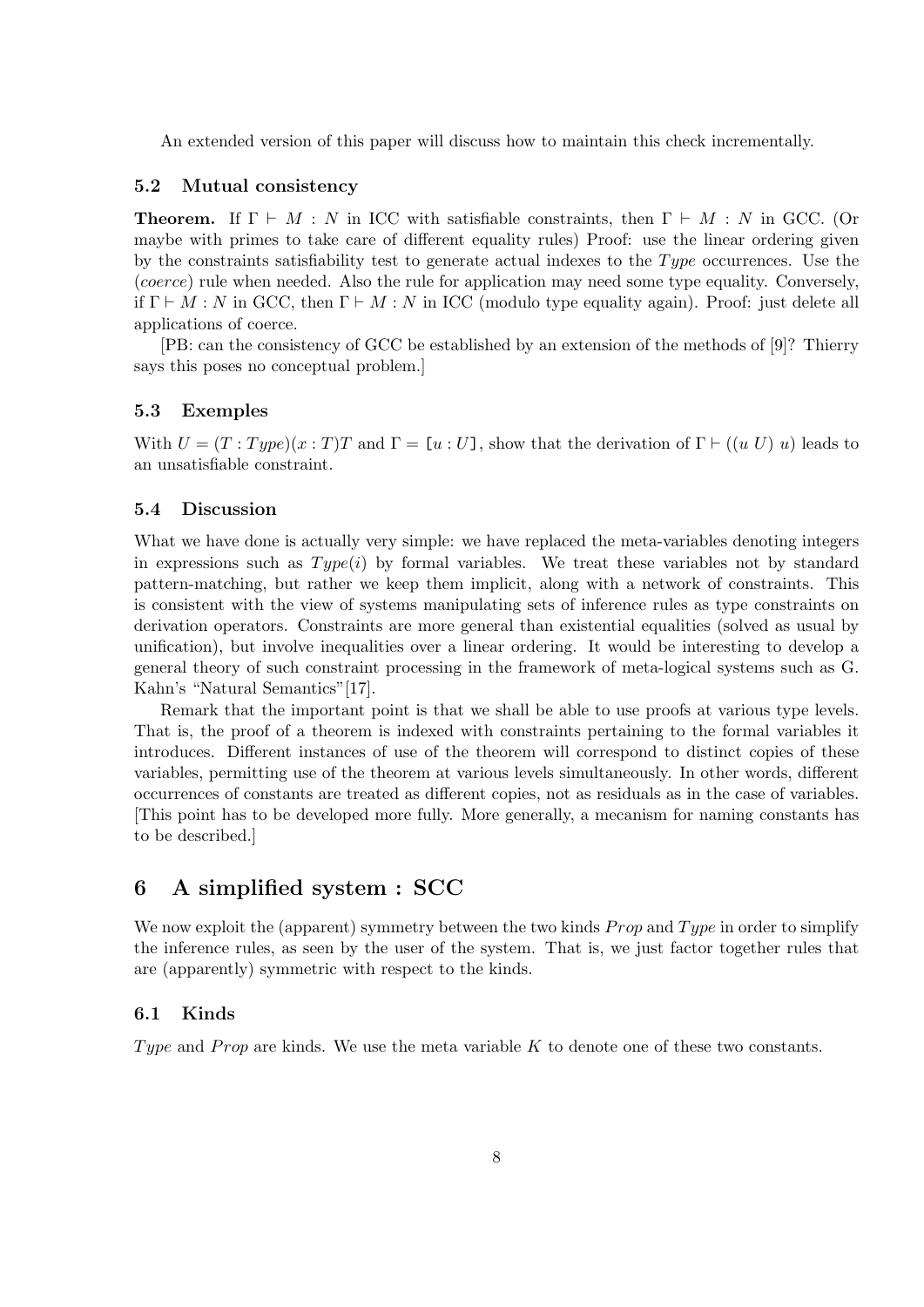#### 6.2 Terms

- 1. kinds are terms
- 2. an identifier  $x$  is a term (free variables)
- 3. a non-negative integer  $k$  is a term (bound variables)
- 4. if M and N are terms, then  $(M N)$  is a term (application)
- 5. if M is a term, then  $\Box M$  is a term (abstraction)
- 6. if M and N are terms, then  $\Pi(M, N)$  is a term (product).

#### 6.3 Environments

the empty environment is valid  
\n
$$
\frac{\Gamma \text{ is valid} \quad \Gamma \vdash M : K \quad x \text{ is not bound in } \Gamma}{\Gamma, x : M \text{ is valid}}
$$

#### 6.4 Type Inference Rules

$$
\frac{\Gamma \text{ is valid}}{\Gamma \vdash K : Type} \tag{TI1}
$$

$$
\frac{\Gamma \text{ is valid } x \text{ is bound in } \Gamma}{\Gamma \vdash x : \Gamma_x} \tag{TI2}
$$

$$
\frac{\Gamma, x : M \vdash N : P}{\Gamma \vdash \lambda x. N : (x : M)P}
$$
\n
$$
(T I3)
$$

$$
\frac{\Gamma, x : M \vdash N : K}{\Gamma \vdash (x : M)N : K}
$$
\n
$$
(T I4)
$$

$$
\frac{\Gamma \vdash M : (x : Q)P \quad \Gamma \vdash N : R \quad Q \equiv R}{\Gamma \vdash (M \ N) : [N/x]P} \tag{T15}
$$

### 6.5 Type Equality Rule

$$
\frac{\Gamma \vdash M : N \quad N \rhd P}{\Gamma \vdash M : P} \tag{TE}
$$

Remark how this system is close both from Coquand's ECC  $[9]$ , and from Martin-Löf's original system [20]. More precisely, it adds  $Type: Type$  to the first, and the kind *Prop* to the second.

Of course, the simplicity is apparent, since the symmetry exploited between the two kinds is not true of the constraints mechanism. The point is that most of the time the user should not have to worry about the levels of types. We have provided a global mechanism for checking the consistency of his derivations, as opposed to encoding this information explicitly in the inference rules. The casual user may think of  $Type: Type$  exactly in the same way as he is used to think of set theory: in a naive way.

Of course, the problem is pushed to the situation when the user attempts a dangerous construction, which violates the constraints. That is, we shall have to find ways to tell him why is derivation is incorrect, and it may not be very easy to do so, because the problem is rather global, it is not simply to say that some inference step is invalid. More experimentation is needed before proposing practical solutions to this crucial problem of explaining the user what goes wrong in his uses of types.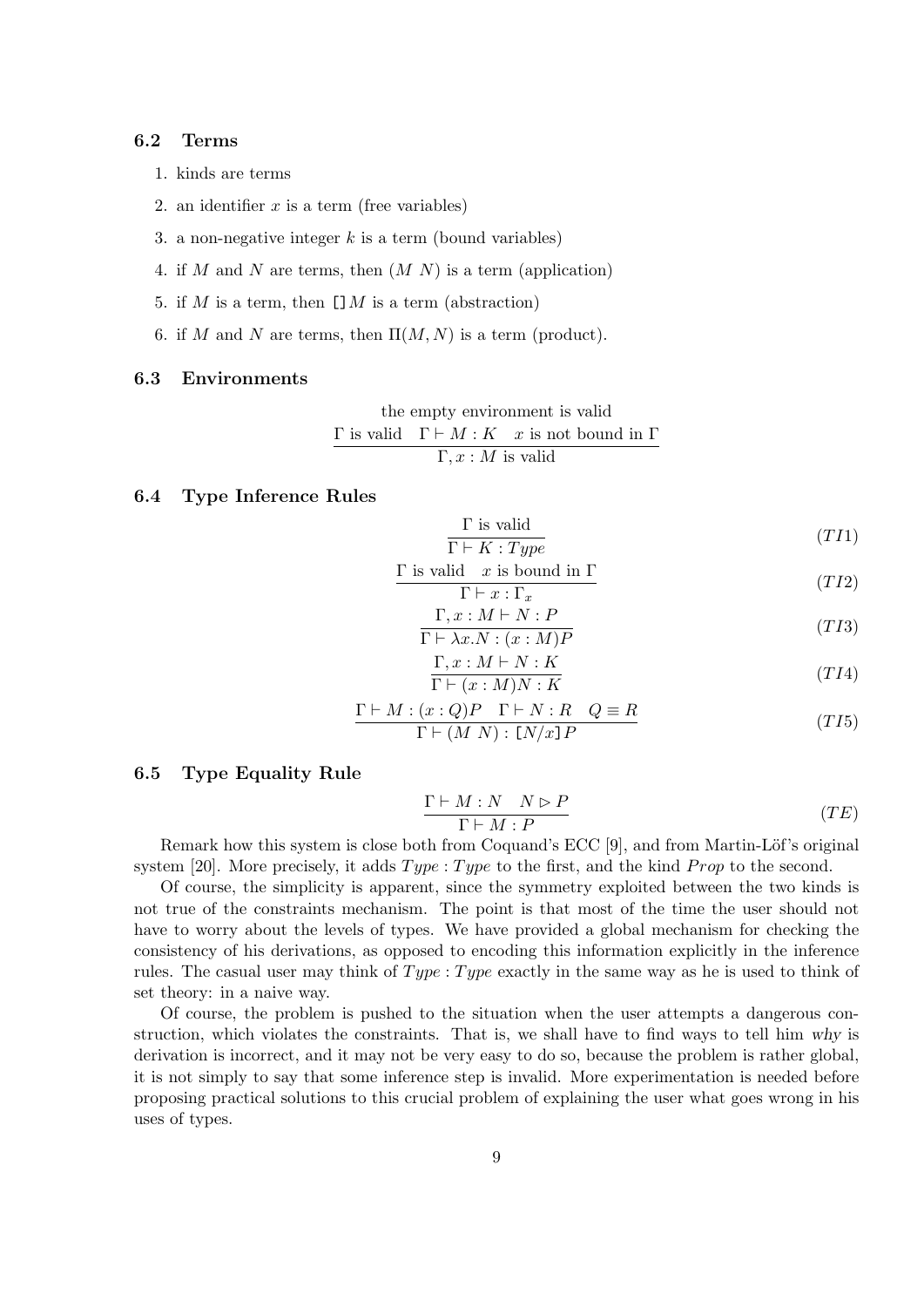#### 6.6 A general remark on the various systems above

In all the inference systems considered above, the point of view was to describe derivation operators, that is operators typed with judgements such as our sequents  $\Gamma \vdash M : N$ . This point of view is sufficient to explain how to type-check the derivation of such a sequent. Thus we formulate  $\lambda$ abstraction as untyped, since from  $\Gamma \vdash \lambda x.N : (x : M)P$  we may extract the type M of x. If the point of view is rather to describe a proof-checker for terms, we have to regard a sequent  $\Gamma \vdash M : N$ as the specification of an algorithm which, givem  $\Gamma$  and  $M$ , computes N. If we want to emphasize this point of view, we have to change our term structure so that abstraction is now a binary operator  $\Lambda(M, N)$  binding in its second argument and then (using Automath's concrete syntax  $[x : M]N$ ) the abstraction inference rule should have as conclusion:  $\Gamma \vdash [x : M]N : (x : M)P$ .

This minor difference is of no consequence for the meta-mathematical properties of the systems concerned, but it has occasionnally caused difficulties to readers. We do not feel that this issue is very important, since what we are interested in practice is in still another point of view: to regard a sequent  $\Gamma \vdash M : N$  as a non-deterministic specification for a potential proof (resp. realization) M of a conjecture (resp. specification) N. In this view,  $N$  is given,  $M$  is computed non-deterministically, and  $\Gamma$  is originally given, and dynamically augmented with a computed suffix.

[PB. How do the constraints mix with this proof synthesis point of view?]

# References

- [1] N.G. de Bruijn. "Automath a language for mathematics." Les Presses de l'Universit´e de Montréal, (1973).
- [2] N.G. de Bruijn. "A survey of the project Automath." (1980) in to H. B. Curry: Essays on Combinatory Logic, Lambda Calculus and Formalism, Eds Seldin J. P. and Hindley J. R., Academic Press (1980).
- [3] R. Burstall and B. Lampson. "A Kernel Language for Modules and Abstract Data Types." International Symposium on Semantics of Data Types, Sophia-Antipolis. Proceedings Eds. G. Kahn, D. B. MacQueen and G. Plotkin, Springer-Verlag LNCS 173, 1–50.
- [4] L. Cardelli. "A Polymorphic λ-calculus with Type:Type." DEC SRC Report 10 (May 1986).
- [5] L. Cardelli and P. Wegner. "On Understanding Types, Data abstraction, and Polymorphism." ACM Computing Surveys 17 (Dec. 1985) 471–522.
- [6] A. Church. "A formulation of the simple theory of types." Journal of Symbolic Logic 5,1 (1940) 56–68.
- [7] Th. Coquand. "Une théorie des constructions." Thèse de troisième cycle, Université Paris VII (Jan. 85).
- [8] Th. Coquand. "An analysis of Girard's paradox." First IEEE Symposium on Logic in Computer Science, Boston (June 1986), 227–236.
- [9] Th. Coquand. "Metamathematical Investigations of a Calculus of Constructions." Submitted to Theoretical Computer Science.
- [10] Th. Coquand and G. Huet. "Constructions: A Higher Order Proof System for Mechanizing Mathematics." EUROCAL85, Linz, Springer-Verlag LNCS 203 (1985).